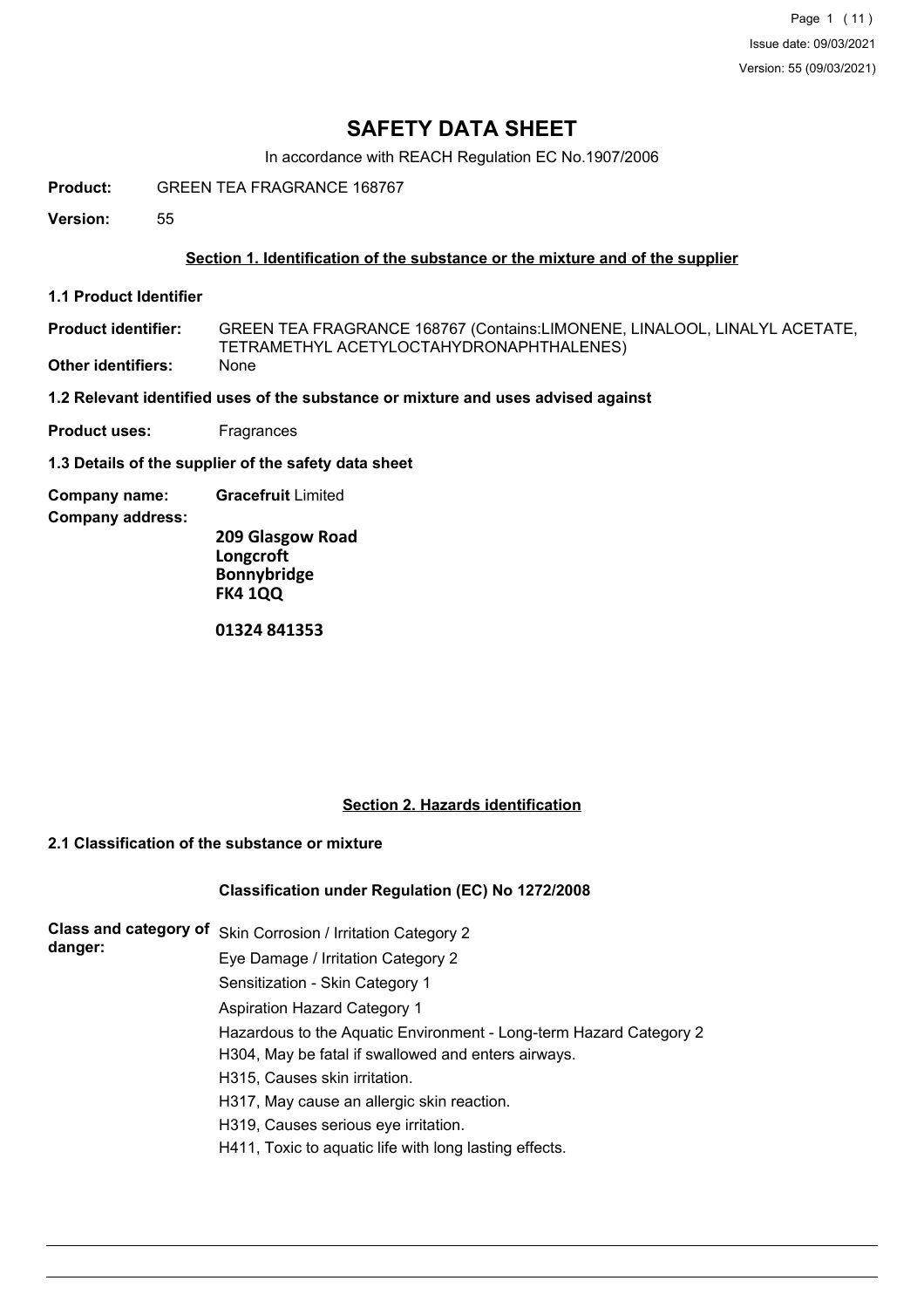Page 2 (11) Issue date: 09/03/2021 Version: 55 (09/03/2021)

# **SAFETY DATA SHEET**

In accordance with REACH Regulation EC No.1907/2006

- **Product:** GREEN TEA FRAGRANCE 168767
- **Version:** 55
- **2.2 Label elements**

| Signal word:                        | Danger                                                                                                                                                                                                                                                                                                                                                                                                                                                                                                                                                                                                                                                                                                                                                                                                                                                                                                                                                                                                                           |
|-------------------------------------|----------------------------------------------------------------------------------------------------------------------------------------------------------------------------------------------------------------------------------------------------------------------------------------------------------------------------------------------------------------------------------------------------------------------------------------------------------------------------------------------------------------------------------------------------------------------------------------------------------------------------------------------------------------------------------------------------------------------------------------------------------------------------------------------------------------------------------------------------------------------------------------------------------------------------------------------------------------------------------------------------------------------------------|
| <b>Hazard statements:</b>           | H304, May be fatal if swallowed and enters airways.<br>H315, Causes skin irritation.<br>H317, May cause an allergic skin reaction.<br>H319, Causes serious eye irritation.<br>H411, Toxic to aquatic life with long lasting effects.                                                                                                                                                                                                                                                                                                                                                                                                                                                                                                                                                                                                                                                                                                                                                                                             |
| Supplemental<br>Information:        | EUH208, Contains (E)-1-(2,6,6-TRIMETHYL-1,3-CYCLOHEXADIEN-1-YL)-2-BUTEN-1-ONE,<br>2,4-DIMETHYL-3-CYCLOHEXENE CARBOXALDEHYDE, ALLYLANISOLE, ALPHA-PINENES,<br>BETA-PINENES, CITRAL, CITRONELLOL, CYCLAMEN ALDEHYDE, GERANIOL, GERANYL<br>ACETATE, HYDROXYCITRONELLAL, ISOEUGENOL, NERYL ACETATE, TRANS-<br>ANETHOLE. May produce an allergic reaction.                                                                                                                                                                                                                                                                                                                                                                                                                                                                                                                                                                                                                                                                            |
| <b>Precautionary</b><br>statements: | P261, Avoid breathing vapour or dust.<br>P264, Wash hands and other contacted skin thoroughly after handling.<br>P272, Contaminated work clothing should not be allowed out of the workplace.<br>P273, Avoid release to the environment.<br>P280, Wear protective gloves/eye protection/face protection.<br>P301/310, IF SWALLOWED: Immediately call a POISON CENTER or doctor/physician.<br>P302/352, IF ON SKIN: Wash with plenty of soap and water.<br>P305/351/338, IF IN EYES: Rinse cautiously with water for several minutes. Remove contact<br>lenses, if present and easy to do. Continue rinsing.<br>P331, Do not induce vomiting.<br>P333/313, If skin irritation or rash occurs: Get medical advice/attention.<br>P337/313, If eye irritation persists: Get medical advice/attention.<br>P362, Take off contaminated clothing and wash before reuse.<br>P391, Collect spillage.<br>P405, Store locked up.<br>P501, Dispose of contents/container to approved disposal site, in accordance with local<br>regulations. |

**Pictograms:**

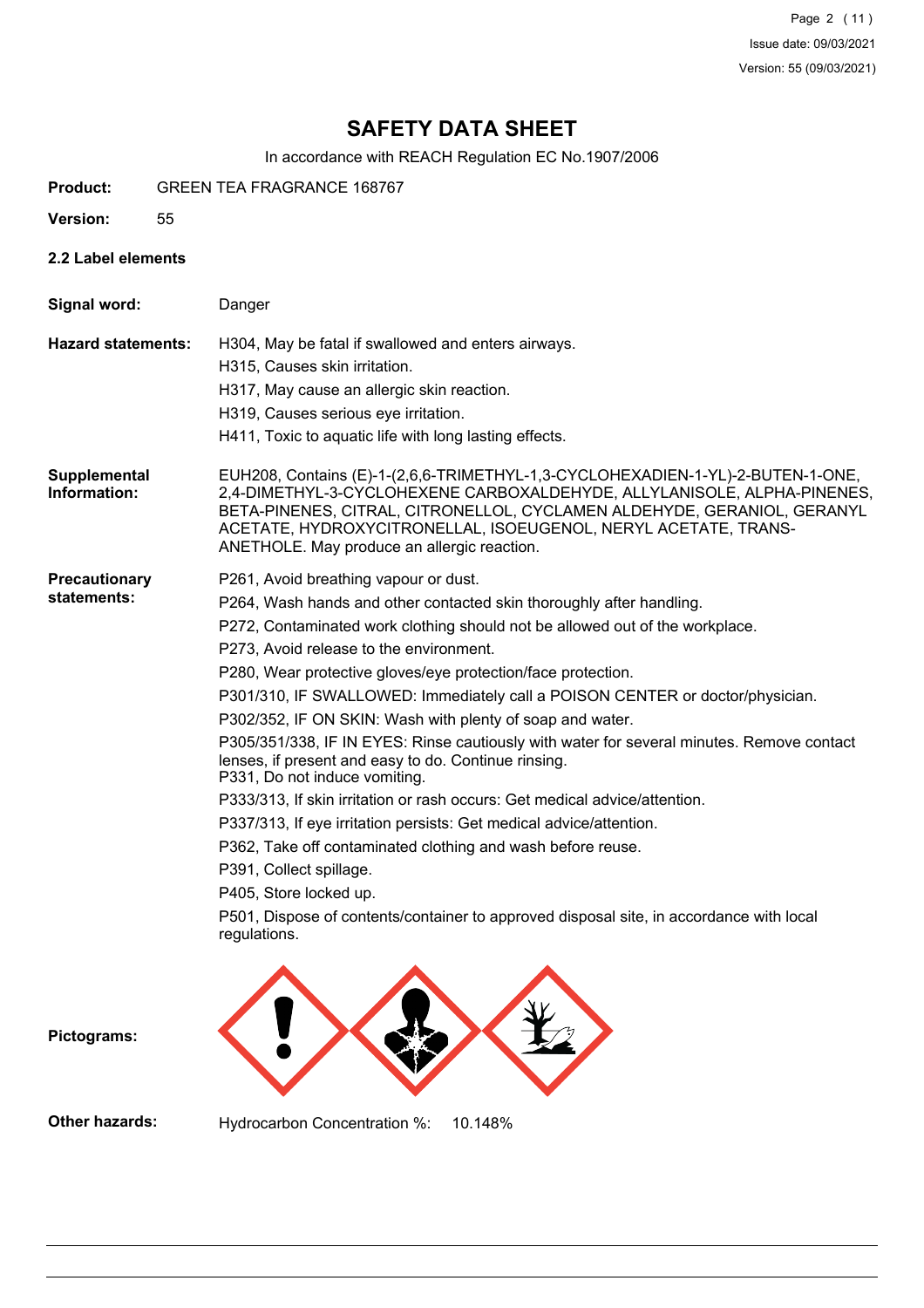Page 3 (11) Issue date: 09/03/2021 Version: 55 (09/03/2021)

# **SAFETY DATA SHEET**

In accordance with REACH Regulation EC No.1907/2006

**Product:** GREEN TEA FRAGRANCE 168767

**Version:** 55

# **Section 3. Composition / information on ingredients**

#### **3.2 Mixtures**

#### **Contains:**

| <b>Name</b>                                                                | <b>CAS</b>                | <b>EC</b>                                           | <b>REACH Registration</b><br>No. | %           | <b>Classification for</b><br>(CLP) 1272/2008                                      |
|----------------------------------------------------------------------------|---------------------------|-----------------------------------------------------|----------------------------------|-------------|-----------------------------------------------------------------------------------|
| ILIMONENE                                                                  | 5989-27-5                 | 227-813-5                                           |                                  | $5 - 10%$   | FL 3-SCI 2-SS 1B-AH<br>1-EH A1-EH C1; H226-<br>H304-H315-H317-<br>H410,-          |
| <b>LINALYL ACETATE</b>                                                     | 115-95-7                  | 204-116-4                                           | 01-2119454789-19-xxxx            | $5 - 10%$   | SCI 2-EDI 2-SS 1B;<br>H315-H317-H319,-                                            |
| <b>LINALOOL</b>                                                            | 78-70-6                   | 201-134-4                                           | 01-2119474016-42-xxxx            | $5 - 10%$   | SCI 2-SS 1B;H315-<br>H317,-                                                       |
| ITETRAHYDRO-<br>IMETHYL-<br>(METHYLPROPYL)-<br>PYRAN-4-OL                  | 63500-71-0                | 405-040-6                                           | 01-0000015458-64-xxxx            | 1-<5%       | EDI 2;H319,-                                                                      |
| ACETYL HEXAMETHYL 21145-77-7.<br><b>TETRALIN (AHTN)</b>                    | 1506-02-1                 | 244-240-6,<br>216-133-4                             |                                  | $1 - 5%$    | ATO 4-EH A1-EH C1:<br>H302-H410,-                                                 |
| <b>TETRAMETHYL</b><br> ACETYLOCTAHYDRON 68155-66-8.<br><b>JAPHTHALENES</b> | 54464-57-2,<br>68155-67-9 | 259-174-3,<br>268-978-3,<br>268-979-9,<br>915-730-3 | 01-2119489989-04-xxxx            | 1-<5%       | SCI 2-SS 1B-EH C1;<br>H315-H317-H410,-                                            |
| ICITRONELLOL                                                               | 106-22-9                  | 203-375-0                                           | 01-2119453995-23-xxxx            | $1 - 5%$    | SCI 2-EDI 2-SS 1B;<br>H315-H317-H319,-                                            |
| <b>HYDROXYCITRONELL</b><br>AL                                              | 107-75-5                  | 203-518-7                                           |                                  | $1 - 5%$    | EDI 2-SS 1B;H317-<br>H319,-                                                       |
| <b>CYCLAMEN</b><br>ALDEHYDE                                                | 103-95-7                  | 203-161-7                                           | 01-2119970582-32-xxxx            | $1 - 5%$    | <b>SCI 2-SS 1B-EH C3:</b><br>H315-H317-H412,-                                     |
| <b>CITRAL</b>                                                              | 5392-40-5                 | 226-394-6                                           | 01-2119462829-23-xxxx            | $0.1 - 1\%$ | SCI 2-EDI 2-SS 1;<br>H315-H317-H319,-                                             |
| <b>I</b> ALLYLANISOLE                                                      | 140-67-0                  | 205-427-8                                           |                                  | $0.1 - 1\%$ | ATO 4-SCI 2-SS 1B-<br>MUT 2-CAR 2-EH C3:<br>H302-H315-H317-<br>H341-H351-H412,-   |
| <b>BETA-PINENES</b>                                                        | 127-91-3                  | 204-872-5                                           |                                  | $0.1 - 1\%$ | FL 3-SCI 2-SS 1B-AH<br>1-EH A1-EH C1:H226-<br>H304-H315-H317-<br>H410.-           |
| <b>GERANYL ACETATE</b>                                                     | 105-87-3                  | 203-341-5                                           | 01-2119973480-35-xxxx            | $0.1 - 1\%$ | SCI 2-SS 1B-EH C3;<br>H315-H317-H412,-                                            |
| TRANS-ANETHOLE                                                             | 4180-23-8                 | 224-052-0                                           |                                  | $0.1 - 1\%$ | SS 1B;H317,-                                                                      |
| GAMMA-TERPINENE                                                            | 99-85-4                   | 202-794-6                                           |                                  | $0.1 - 1\%$ | FL 3-REP 2-AH 1;<br>H226-H304-H361,-                                              |
| NERYL ACETATE                                                              | 141-12-8                  | 205-459-2                                           |                                  | $0.1 - 1\%$ | SS 1B;H317,-                                                                      |
| 2,4-DIMETHYL-3-<br><b>CYCLOHEXENE</b><br><b>CARBOXALDEHYDE</b>             | 68039-49-6                | 268-264-1                                           |                                  | $0.1 - 1\%$ | SCI 2-SS 1B-EH C2:<br>H315-H317-H411,-                                            |
| <b>IMYRCENE</b>                                                            | 123-35-3                  | 204-622-5                                           |                                  | $0.1 - 1%$  | FL 3-SCI 2-EDI 2-AH<br>1-EH A1-EH C2;H226-<br>H304-H315-H319-<br>H400-H411,-      |
| IGERANIOL                                                                  | 106-24-1                  | 203-377-1                                           | 01-2119552430-49-xxxx            | $0.1 - 1\%$ | <b>SCI 2-EDI 1-SS 1B:</b><br>H315-H317-H318,-                                     |
| IALPHA-PINENES                                                             | 80-56-8                   | 201-291-9                                           |                                  | $0.1 - 1\%$ | FL 3-ATO 4-SCI 2-SS<br>1B-AH 1-EH A1-EH<br>C1;H226-H302-H304-<br>H315-H317-H410,- |
| $(E)-1-(2,6,6-$<br>TRIMETHYL-1,3-<br>CYCLOHEXADIEN-1-<br>YL)-2-BUTEN-1-ONE | 23726-93-4                | 245-844-2                                           | 01-2120105798-49-xxxx            | <0.1%       | SCI 2-SS 1A-EH C2;<br>H315-H317-H411,-                                            |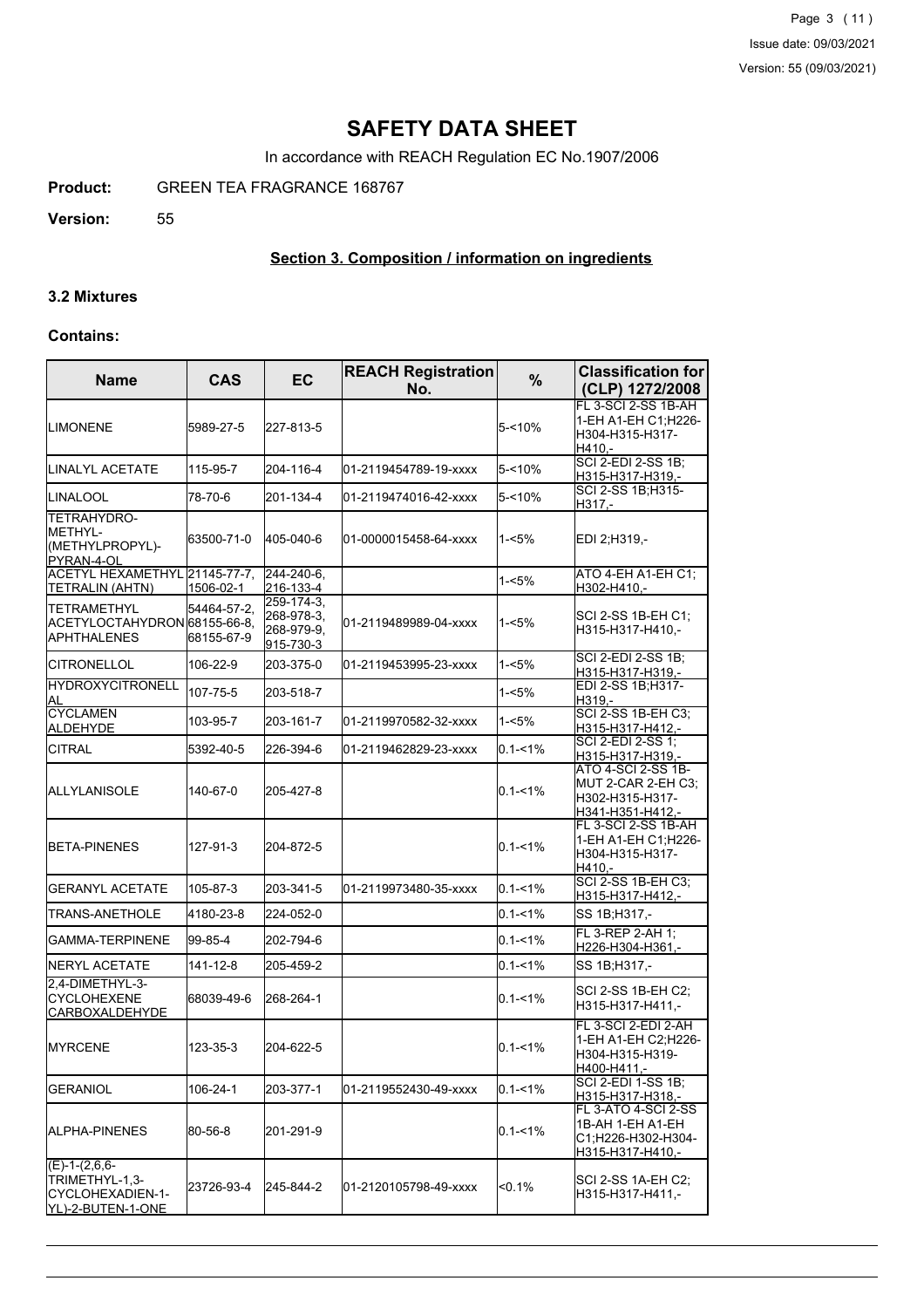# **SAFETY DATA SHEET**

In accordance with REACH Regulation EC No.1907/2006

**Product:** GREEN TEA FRAGRANCE 168767

#### **Version:** 55

| <b>IISOEUGENOL</b><br>202-590-7<br>$ 97-54-1$ | <sub>0.1%</sub> | <b>ATO 4-ATD 4-ATI 4-</b><br><b>ISCI 2-EDI 2-SS 1A-</b><br>STO-SE 3(RI); H302-<br>IH312-H315-H317-<br>H319-H332-H335.- |
|-----------------------------------------------|-----------------|------------------------------------------------------------------------------------------------------------------------|
|-----------------------------------------------|-----------------|------------------------------------------------------------------------------------------------------------------------|

#### **Substances with Community workplace exposure limits:**

| Name                      | CAS     | cv        | $\overline{0}$ |
|---------------------------|---------|-----------|----------------|
| <b>IDIETHYL PHTHALATE</b> | 84-66-2 | 201-550-6 | 20-<50%        |

# **Substances that are persistent, bioaccumulative and toxic or very persistent and very bioaccumulative, greater than 0.1%:**

Not Applicable

# **Section 4. First-aid measures**

# **4.1 Description of first aid measures**

IF SWALLOWED: Immediately call a POISON CENTER or doctor/physician.

IF ON SKIN: Wash with plenty of soap and water.

IF IN EYES: Rinse cautiously with water for several minutes. Remove contact lenses, if present and easy to do. Continue rinsing.

# **4.2 Most important symptoms and effects, both acute and delayed**

May be fatal if swallowed and enters airways.

Causes skin irritation.

May cause an allergic skin reaction.

Causes serious eye irritation.

# **4.3 Indication of any immediate medical attention and special treatment needed**

None expected, see Section 4.1 for further information.

# **SECTION 5: Firefighting measures**

# **5.1 Extinguishing media**

Suitable media: Carbon dioxide, Dry chemical, Foam.

# **5.2 Special hazards arising from the substance or mixture**

In case of fire, may be liberated: Carbon monoxide, Unidentified organic compounds.

# **5.3 Advice for fire fighters:**

In case of insufficient ventilation, wear suitable respiratory equipment.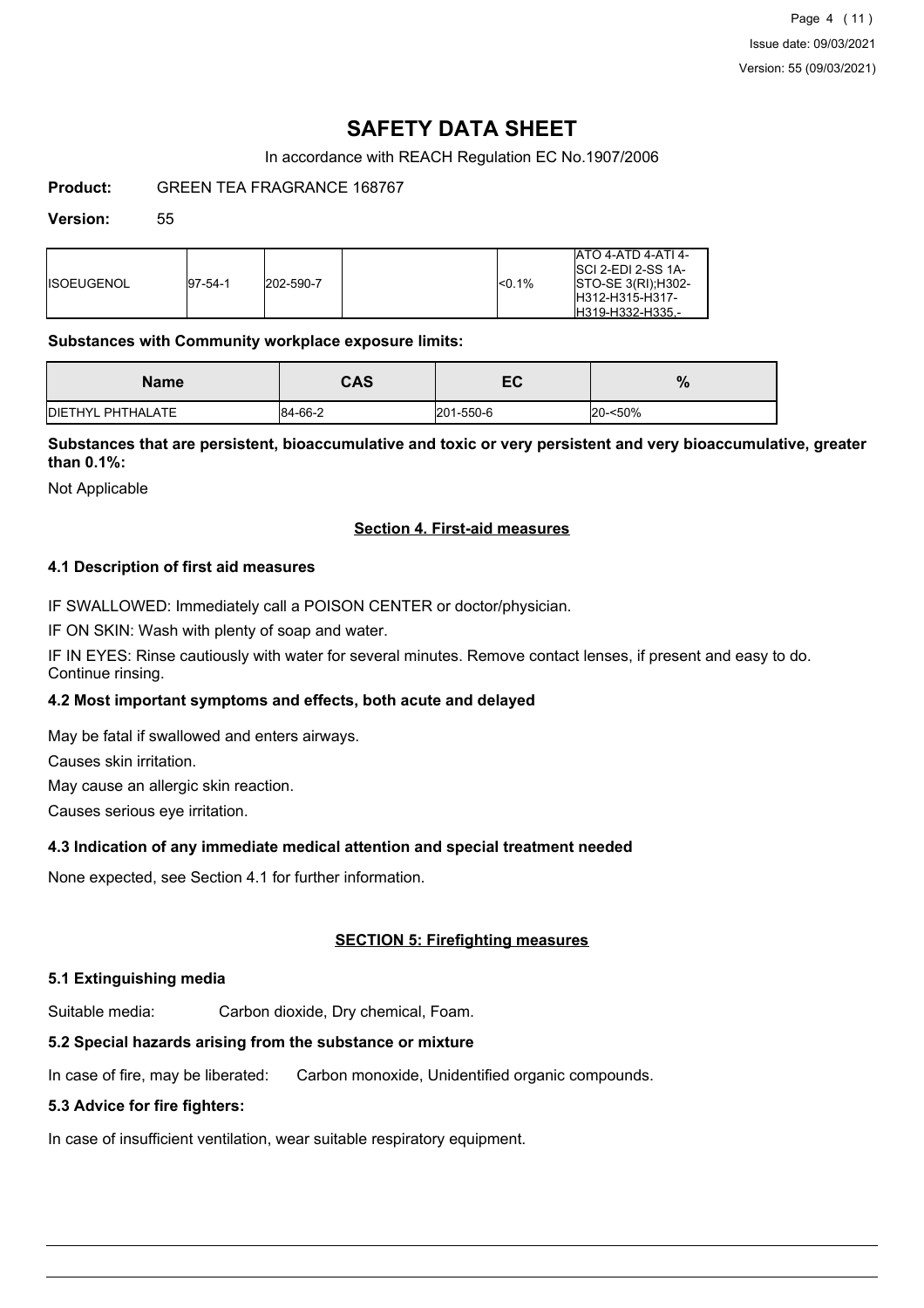# **SAFETY DATA SHEET**

In accordance with REACH Regulation EC No.1907/2006

**Product:** GREEN TEA FRAGRANCE 168767

**Version:** 55

# **Section 6. Accidental release measures**

# **6.1 Personal precautions, protective equipment and emergency procedures:**

Avoid inhalation. Avoid contact with skin and eyes. See protective measures under Section 7 and 8.

#### **6.2 Environmental precautions:**

Keep away from drains, surface and ground water, and soil.

#### **6.3 Methods and material for containment and cleaning up:**

Remove ignition sources. Provide adequate ventilation. Avoid excessive inhalation of vapours. Contain spillage immediately by use of sand or inert powder. Dispose of according to local regulations.

#### **6.4 Reference to other sections:**

Also refer to sections 8 and 13.

# **Section 7. Handling and storage**

#### **7.1 Precautions for safe handling:**

Keep away from heat, sparks, open flames and hot surfaces. - No smoking. Use personal protective equipment as required. Use in accordance with good manufacturing and industrial hygiene practices. Use in areas with adequate ventilation Do not eat, drink or smoke when using this product.

# **7.2 Conditions for safe storage, including any incompatibilities:**

Store in a well-ventilated place. Keep container tightly closed. Keep cool. Ground/bond container and receiving equipment. Use explosion-proof electrical, ventilating and lighting equipment. Use only non-sparking tools. Take precautionary measures against static discharge.

# **7.3 Specific end use(s):**

Fragrances: Use in accordance with good manufacturing and industrial hygiene practices.

# **Section 8. Exposure controls/personal protection**

#### **8.1 Control parameters**

Workplace exposure limits:

| Ingredient                           | <b>CAS</b> | EC        | <b>Description</b>                                   | Value |
|--------------------------------------|------------|-----------|------------------------------------------------------|-------|
|                                      |            |           | Long-term exposure limit (8-hour<br>$ TWA $ (mg/m3)  |       |
| 84-66-2<br><b>IDIETHYL PHTHALATE</b> |            | 201-550-6 | Short-term exposure limit (15-<br>$ minute)$ (mg/m3) | 10    |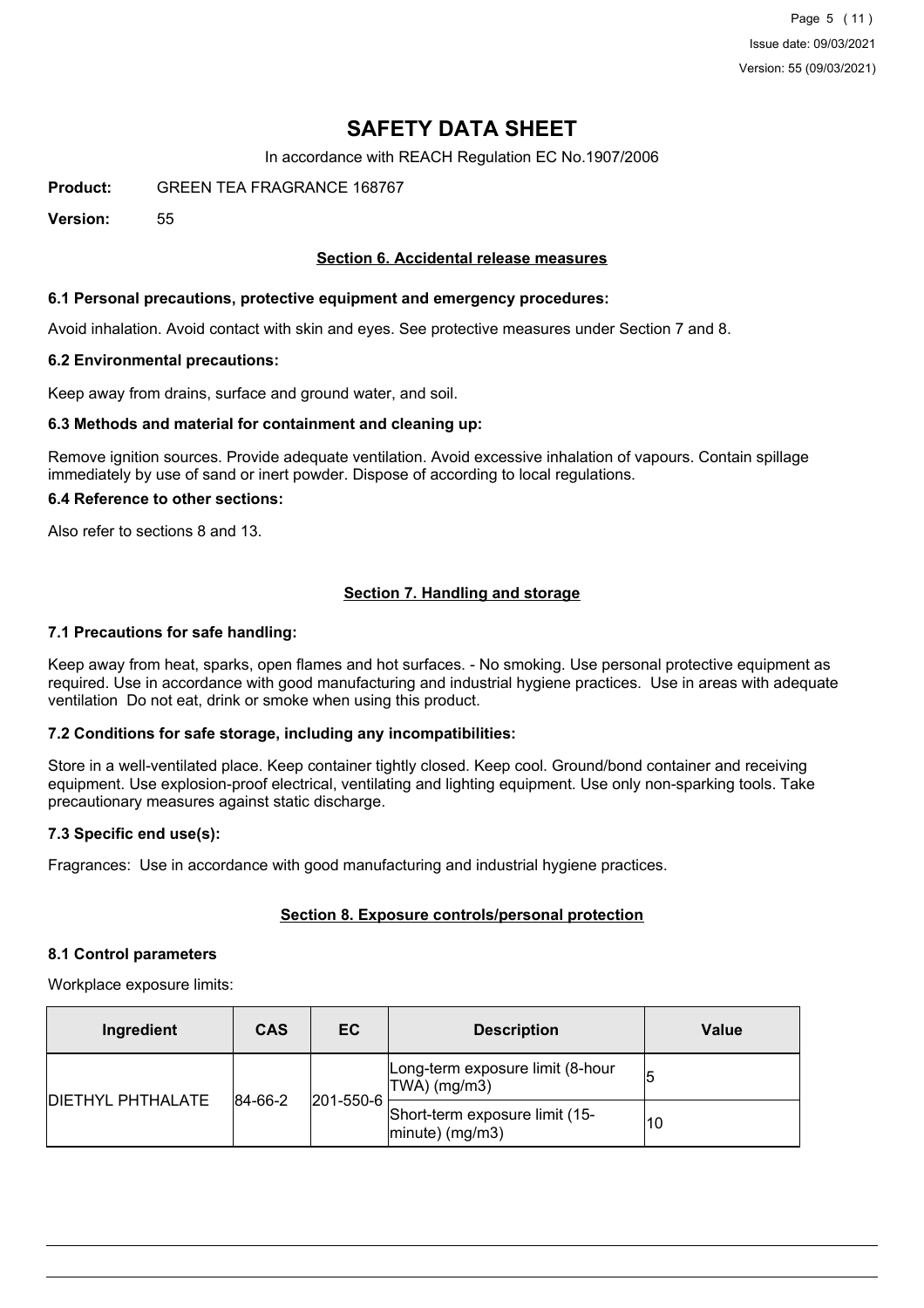Page 6 (11) Issue date: 09/03/2021 Version: 55 (09/03/2021)

# **SAFETY DATA SHEET**

In accordance with REACH Regulation EC No.1907/2006

**Product:** GREEN TEA FRAGRANCE 168767

**Version:** 55

#### **8.2 Exposure Controls**

### **Eye / Skin Protection**

Wear protective gloves/eye protection/face protection

#### **Respiratory Protection**

Ensure adequate and ongoing ventilation is maintained in order to prevent build up of excessive vapour and to ensure occupational exposure limits are adhered to. If appropriate, and depending on your patterns and volumes of use, the following engineering controls may be required as additional protective measures: a) Isolate mixing rooms and other areas where this material is used or openly handled. Maintain these areas under negative air pressure relative to the rest of the plant. b) Employ the use of Personal protective equipment - an approved, properly fitted respirator with organic vapour cartridges or canisters and particulate filters. c) Use local exhaust ventilation around open tanks and other open sources of potential exposures in order to avoid excessive inhalation, including places where this material is openly weighed or measured. In addition, use general dilution ventilation of the work area to eliminate or reduce possible worker exposures. d) Use closed systems for transferring and processing this material.

Also refer to Sections 2 and 7.

#### **Section 9. Physical and chemical properties**

#### **9.1 Information on basic physical and chemical properties**

| Appearance:                                   | Clear colourless to pale yellow liquid       |
|-----------------------------------------------|----------------------------------------------|
| Odour:                                        | Not determined                               |
| <b>Odour threshold:</b>                       | Not determined                               |
| pH:                                           | Not determined                               |
| Melting point / freezing point:               | Not determined                               |
| Initial boiling point / range:                | Not determined                               |
| <b>Flash point:</b>                           | 76 °C                                        |
| <b>Evaporation rate:</b>                      | Not determined                               |
| Flammability (solid, gas):                    | Not determined                               |
| Upper/lower flammability or explosive limits: | Product does not present an explosion hazard |
| Vapour pressure:                              | Not determined                               |
| Vapour density:                               | Not determined                               |
| <b>Relative density:</b>                      | 1.0020 - 1.0080                              |
| Solubility(ies):                              | Not determined                               |
| Partition coefficient: n-octanol/water:       | Not determined                               |
| Auto-ignition temperature:                    | Not determined                               |
| <b>Decomposition temperature:</b>             | Not determined                               |
| <b>Viscosity:</b>                             | Not determined                               |
| <b>Explosive properties:</b>                  | Not expected                                 |
| <b>Oxidising properties:</b>                  | Not expected                                 |
|                                               |                                              |

**9.2 Other information:** None available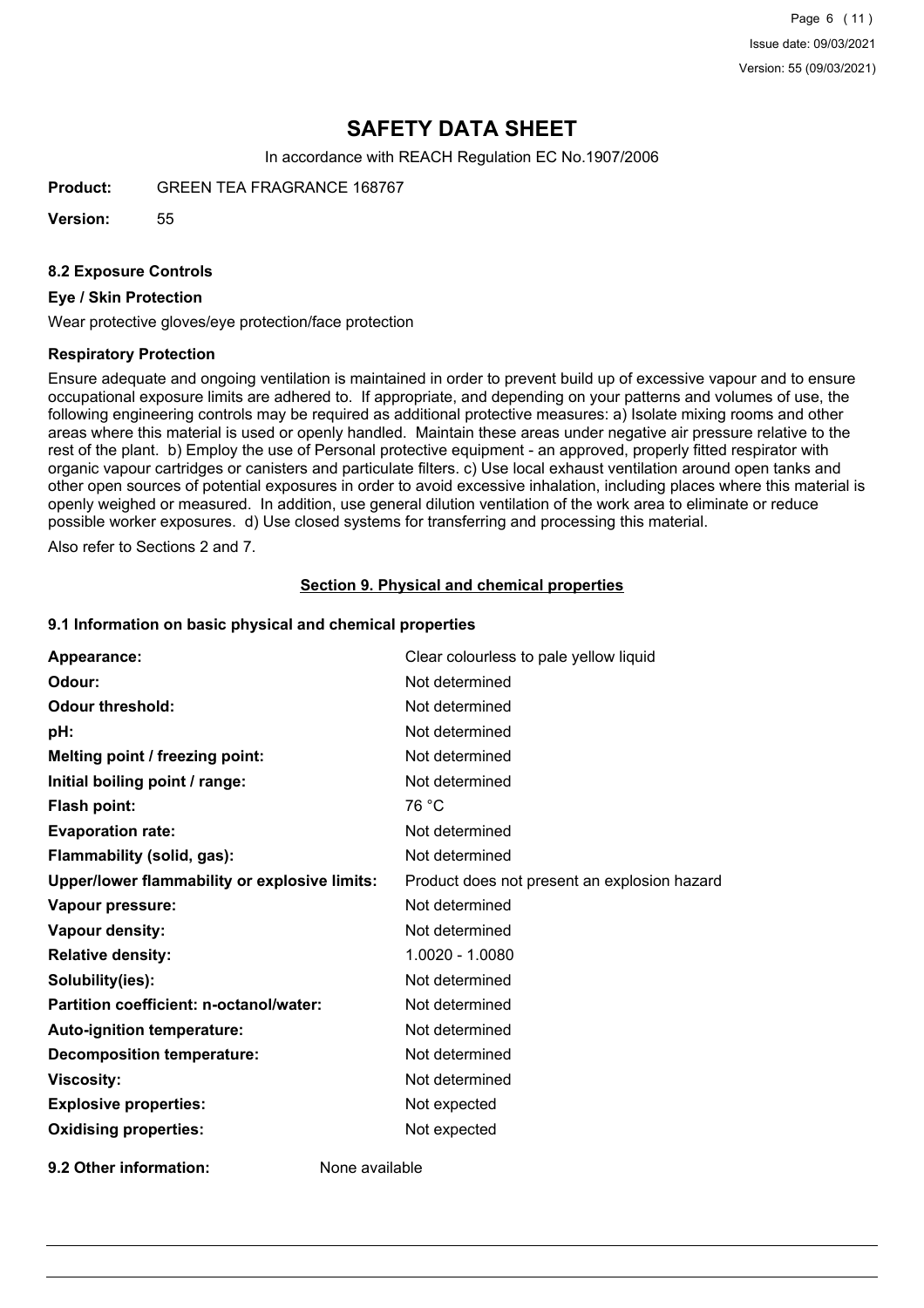Page 7 (11) Issue date: 09/03/2021 Version: 55 (09/03/2021)

# **SAFETY DATA SHEET**

In accordance with REACH Regulation EC No.1907/2006

**Product:** GREEN TEA FRAGRANCE 168767

**Version:** 55

# **Section 10. Stability and reactivity**

### **10.1 Reactivity:**

Presents no significant reactivity hazard, by itself or in contact with water.

# **10.2 Chemical stability:**

Good stability under normal storage conditions.

# **10.3 Possibility of hazardous reactions:**

Not expected under normal conditions of use.

#### **10.4 Conditions to avoid:**

Avoid extreme heat.

# **10.5 Incompatible materials:**

Avoid contact with strong acids, alkalis or oxidising agents.

# **10.6 Hazardous decomposition products:**

Not expected.

# **Section 11. Toxicological information**

# **11.1 Information on toxicological effects**

This mixture has not been tested as a whole for health effects. The health effects have been calculated using the methods outlined in Regulation (EC) No 1272/2008 (CLP).

| <b>Acute Toxicity:</b>                    | Based on available data the classification criteria are not met. |
|-------------------------------------------|------------------------------------------------------------------|
| <b>Acute Toxicity Oral</b>                | >5000                                                            |
| <b>Acute Toxicity Dermal</b>              | >5000                                                            |
| <b>Acute Toxicity Inhalation</b>          | Not Available                                                    |
| <b>Skin corrosion/irritation:</b>         | Skin Corrosion / Irritation Category 2                           |
| Serious eye damage/irritation:            | Eye Damage / Irritation Category 2                               |
| <b>Respiratory or skin sensitisation:</b> | Sensitization - Skin Category 1                                  |
| Germ cell mutagenicity:                   | Based on available data the classification criteria are not met. |
| Carcinogenicity:                          | Based on available data the classification criteria are not met. |
| <b>Reproductive toxicity:</b>             | Based on available data the classification criteria are not met. |
| <b>STOT-single exposure:</b>              | Based on available data the classification criteria are not met. |
| <b>STOT-repeated exposure:</b>            | Based on available data the classification criteria are not met. |
| <b>Aspiration hazard:</b>                 | Aspiration Hazard Category 1                                     |

# **Information about hazardous ingredients in the mixture**

| Ingredient                                                    | <b>CAS</b>              | EC                                     | LD50/ATE Oral | LD50/ATE<br>Dermal | LC50/ATE<br><b>Inhalation</b> | <b>LC50</b><br><b>Route</b> |
|---------------------------------------------------------------|-------------------------|----------------------------------------|---------------|--------------------|-------------------------------|-----------------------------|
| <b>ACETYL</b><br><b>HEXAMETHYL</b><br><b>ITETRALIN (AHTN)</b> | 21145-77-7<br>1506-02-1 | $ 244 - 240 - 6 $<br>$ 216 - 133 - 4 $ | 1000          | Not available      | Not available                 | <b>Not</b><br>lavailable    |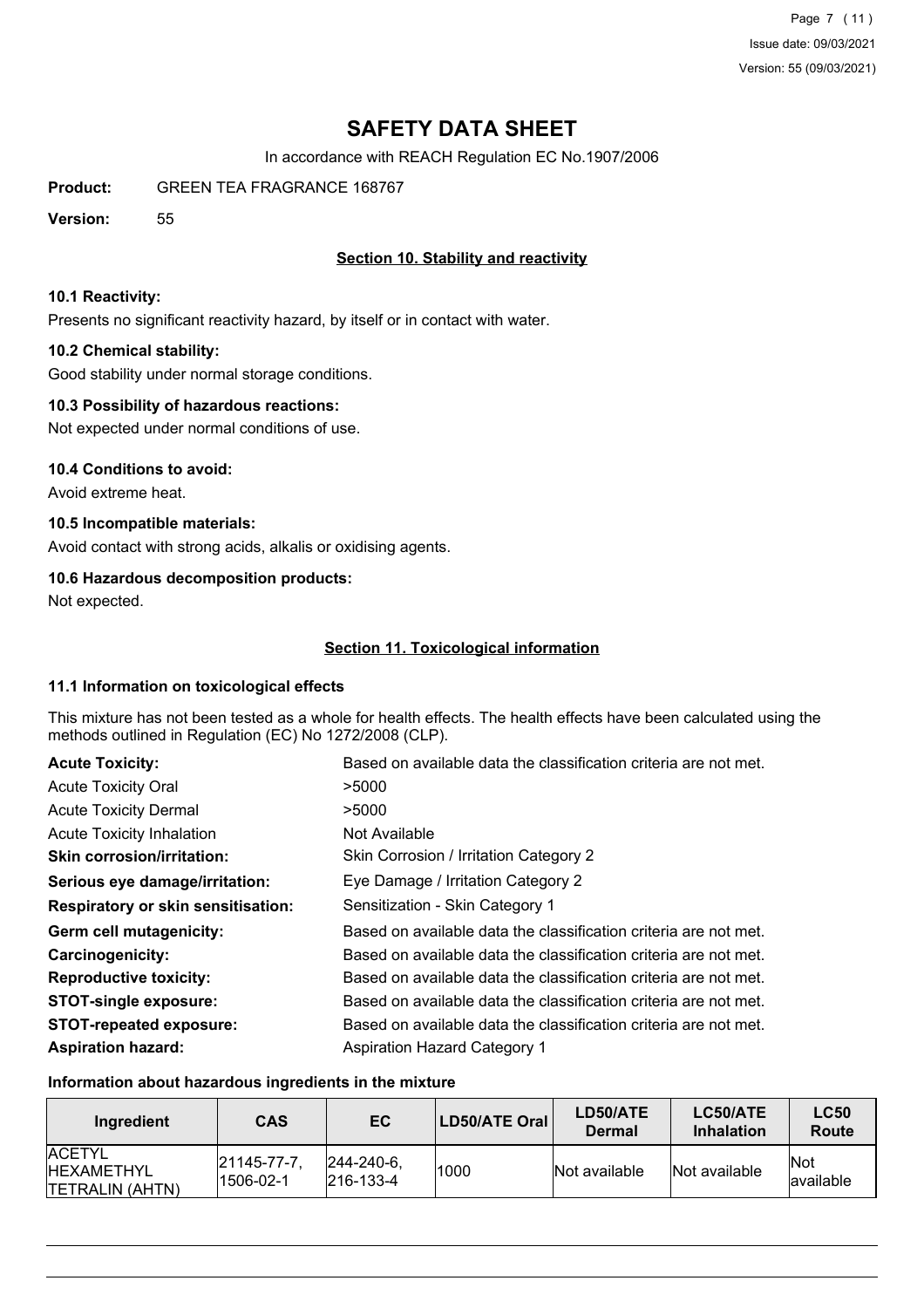Page 8 (11) Issue date: 09/03/2021 Version: 55 (09/03/2021)

# **SAFETY DATA SHEET**

In accordance with REACH Regulation EC No.1907/2006

**Product:** GREEN TEA FRAGRANCE 168767

**Version:** 55

Refer to Sections 2 and 3 for additional information.

# **Section 12. Ecological information**

# **12.1 Toxicity:**

Toxic to aquatic life with long lasting effects.

**12.2 Persistence and degradability:** Not available **12.3 Bioaccumulative potential:** Not available **12.4 Mobility in soil:** Not available **12.5 Results of PBT and vPvB assessment:** This substance does not meet the PBT/vPvB criteria of REACH, annex XIII. **12.6 Other adverse effects:** Not available

# **Section 13. Disposal considerations**

#### **13.1 Waste treatment methods:**

Dispose of in accordance with local regulations. Avoid disposing into drainage systems and into the environment. Empty containers should be taken to an approved waste handling site for recycling or disposal.

### **Section 14. Transport information**

| 14.1 UN number:                    | UN3082                                                                                               |
|------------------------------------|------------------------------------------------------------------------------------------------------|
| 14.2 UN Proper Shipping Name:      | ENVIRONMENTALLY HAZARDOUS SUBSTANCE, LIQUID, N.O.S.<br>(LIMONENE, ACETYL HEXAMETHYL TETRALIN (AHTN)) |
| 14.3 Transport hazard class(es):   | 9                                                                                                    |
| <b>Sub Risk:</b>                   |                                                                                                      |
| 14.4. Packing Group:               | Ш                                                                                                    |
| <b>14.5 Environmental hazards:</b> | This is an environmentally hazardous substance.                                                      |
| 14.6 Special precautions for user: | None additional                                                                                      |
|                                    | 14.7 Transport in bulk according to Annex II of MARPOL73/78 and the IBC Code:                        |
| Not applicable                     |                                                                                                      |

### **Section 15. Regulatory information**

**15.1 Safety, health and environmental regulations/legislation specific for the substance or mixture** None additional

# **15.2 Chemical Safety Assessment**

A Chemical Safety Assessment has not been carried out for this product.

# **Section 16. Other information**

**Concentration % Limits:** EH C2=18.61% EH C3=1.86% SCI 2=39.88% EDI 2=51.38% EDI 2A=51. 38% SS 1=11.17% AH 1=98.54%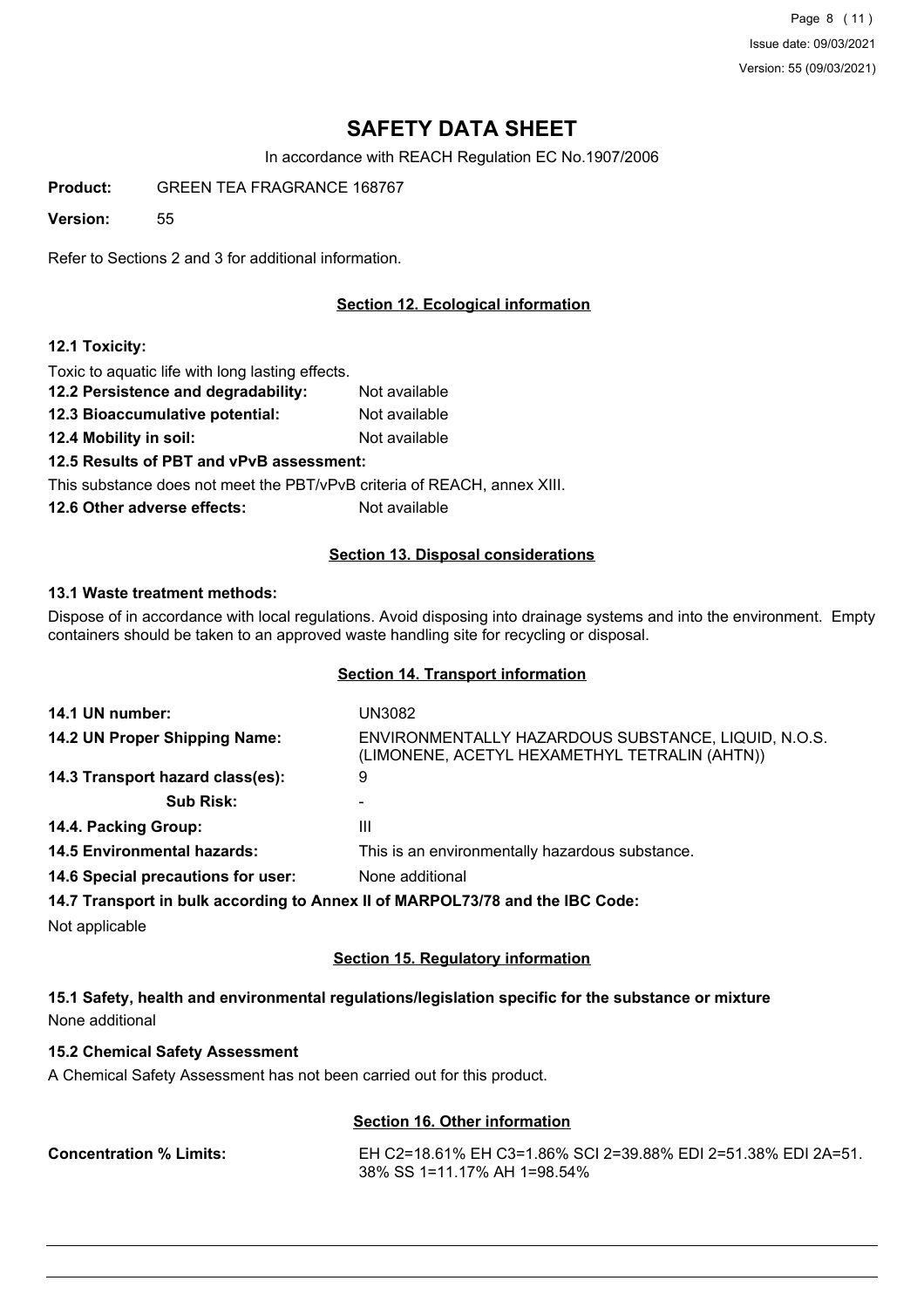Page 9 (11) Issue date: 09/03/2021 Version: 55 (09/03/2021)

# **SAFETY DATA SHEET**

In accordance with REACH Regulation EC No.1907/2006

**Product:** GREEN TEA FRAGRANCE 168767

**Version:** 55

**Total Fractional Values:** EH C2=5.37 EH C3=53.78 SCI 2=2.51 EDI 2=1.95 EDI 2A=1.95 SS 1=8. 95 AH 1=1.01

# **Key to revisions:**

Classification under Regulation (EC) No 1272/2008 Concentration % Limits SECTION 3: Composition/information on ingredients Total Fractional Values

# **Key to abbreviations:**

| <b>Abbreviation</b> | <b>Meaning</b>                                                            |
|---------------------|---------------------------------------------------------------------------|
| AH 1                | <b>Aspiration Hazard Category 1</b>                                       |
| ATD <sub>4</sub>    | Acute Toxicity - Dermal Category 4                                        |
| ATI 4               | Acute Toxicity - Inhalation Category 4                                    |
| ATO 4               | Acute Toxicity - Oral Category 4                                          |
| CAR <sub>2</sub>    | Carcinogenicity Category 2                                                |
| EDI 1               | Eye Damage / Irritation Category 1                                        |
| EDI <sub>2</sub>    | Eye Damage / Irritation Category 2                                        |
| EH A1               | Hazardous to the Aquatic Environment - Acute Hazard Category 1            |
| EH C1               | Hazardous to the Aquatic Environment - Long-term Hazard Category 1        |
| EH <sub>C2</sub>    | Hazardous to the Aquatic Environment - Long-term Hazard Category 2        |
| EH C3               | Hazardous to the Aquatic Environment - Long-term Hazard Category 3        |
| FL <sub>3</sub>     | Flammable Liquid, Hazard Category 3                                       |
| H226                | Flammable liquid and vapour.                                              |
| H302                | Harmful if swallowed.                                                     |
| H304                | May be fatal if swallowed and enters airways.                             |
| H312                | Harmful in contact with skin.                                             |
| H315                | Causes skin irritation.                                                   |
| H317                | May cause an allergic skin reaction.                                      |
| H318                | Causes serious eye damage.                                                |
| H319                | Causes serious eye irritation.                                            |
| H332                | Harmful if inhaled.                                                       |
| H335                | May cause respiratory irritation.                                         |
| H341                | Suspected of causing genetic defects.                                     |
| H351                | Suspected of causing cancer.                                              |
| H361                | Suspected of damaging fertility or the unborn child.                      |
| H400                | Very toxic to aquatic life.                                               |
| H410                | Very toxic to aquatic life with long lasting effects.                     |
| H411                | Toxic to aquatic life with long lasting effects.                          |
| H412                | Harmful to aquatic life with long lasting effects.                        |
| MUT <sub>2</sub>    | Germ Cell Mutagenicity Category 2                                         |
| P202                | Do not handle until all safety precautions have been read and understood. |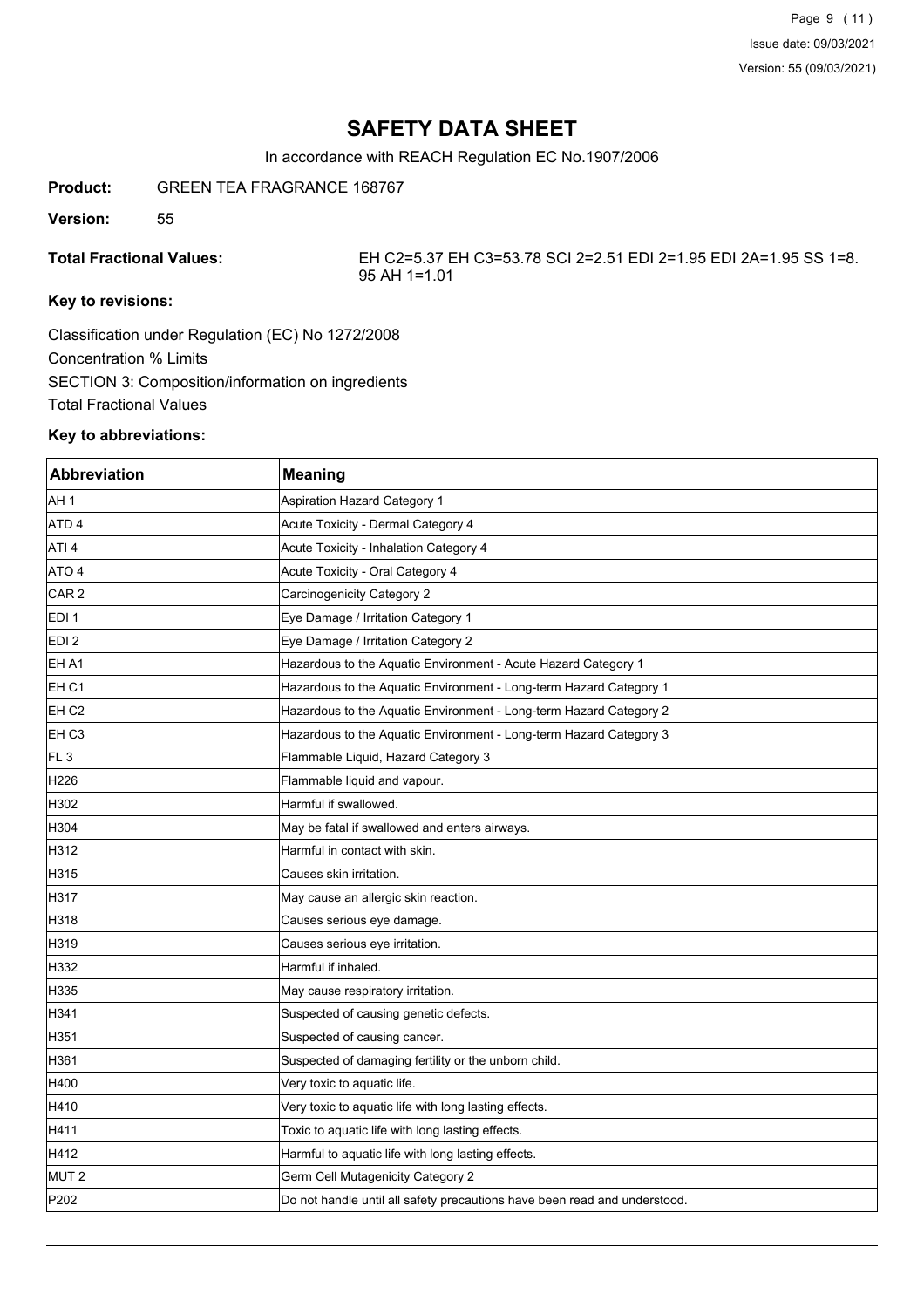Page 10 (11) Issue date: 09/03/2021 Version: 55 (09/03/2021)

# **SAFETY DATA SHEET**

In accordance with REACH Regulation EC No.1907/2006

# **Product:** GREEN TEA FRAGRANCE 168767

#### **Version:** 55

| P210             | Keep away from heat, sparks, open flames and hot surfaces. - No smoking.                                                           |
|------------------|------------------------------------------------------------------------------------------------------------------------------------|
| P233             | Keep container tightly closed.                                                                                                     |
| P240             | Ground/bond container and receiving equipment.                                                                                     |
| P241             | Use explosion-proof electrical, ventilating and lighting equipment.                                                                |
| P242             | Use only non-sparking tools.                                                                                                       |
| P243             | Take precautionary measures against static discharge.                                                                              |
| P261             | Avoid breathing vapour or dust.                                                                                                    |
| P <sub>264</sub> | Wash hands and other contacted skin thoroughly after handling.                                                                     |
| P270             | Do not eat, drink or smoke when using this product.                                                                                |
| P271             | Use only outdoors or in a well-ventilated area.                                                                                    |
| P272             | Contaminated work clothing should not be allowed out of the workplace.                                                             |
| P273             | Avoid release to the environment.                                                                                                  |
| P280             | Wear protective gloves/eye protection/face protection.                                                                             |
| P301/310         | IF SWALLOWED: Immediately call a POISON CENTER or doctor/physician.                                                                |
| P301/312         | IF SWALLOWED: call a POISON CENTER or doctor/physician if you feel unwell.                                                         |
| P302/352         | IF ON SKIN: Wash with plenty of soap and water.                                                                                    |
| P303/361/353     | IF ON SKIN (or hair): Remove/take off immediately all contaminated clothing. Rinse skin with water/shower.                         |
| P304/340         | IF INHALED: Remove victim to fresh air and keep at rest in a position comfortable for breathing.                                   |
| P305/351/338     | IF IN EYES: Rinse cautiously with water for several minutes. Remove contact lenses, if present and easy to<br>do. Continue rinsing |
| P308/313         | IF exposed or concerned: Get medical advice/attention.                                                                             |
| P310             | Immediately call a POISON CENTER or doctor/physician.                                                                              |
| P312             | Call a POISON CENTRE or doctor/physician if you feel unwell.                                                                       |
| P330             | Rinse mouth.                                                                                                                       |
| P331             | Do not induce vomiting.                                                                                                            |
| P332/313         | If skin irritation occurs: Get medical advice/attention.                                                                           |
| P333/313         | If skin irritation or rash occurs: Get medical advice/attention.                                                                   |
| P337/313         | If eye irritation persists: Get medical advice/attention.                                                                          |
| P362             | Take off contaminated clothing and wash before reuse.                                                                              |
| P363             | Wash contaminated clothing before reuse.                                                                                           |
| P370/378         | In case of fire: Use carbon dioxide, dry chemical, foam for extinction.                                                            |
| P391             | Collect spillage.                                                                                                                  |
| P403/233         | Store in a well-ventilated place. Keep container tightly closed.                                                                   |
| P403/235         | Store in a well-ventilated place. Keep cool.                                                                                       |
| P405             | Store locked up.                                                                                                                   |
| P501             | Dispose of contents/container to approved disposal site, in accordance with local regulations.                                     |
| REP <sub>2</sub> | Toxic to Reproduction Category 2                                                                                                   |
| SCI <sub>2</sub> | Skin Corrosion / Irritation Category 2                                                                                             |
| SS 1             | Sensitization - Skin Category 1                                                                                                    |
| SS 1A            | Sensitization - Skin Category 1A                                                                                                   |
| SS 1B            | Sensitization - Skin Category 1B                                                                                                   |
| STO-SE 3(RI)     | Specific Target Organ Toxicity (Single Exposure) Category 3                                                                        |